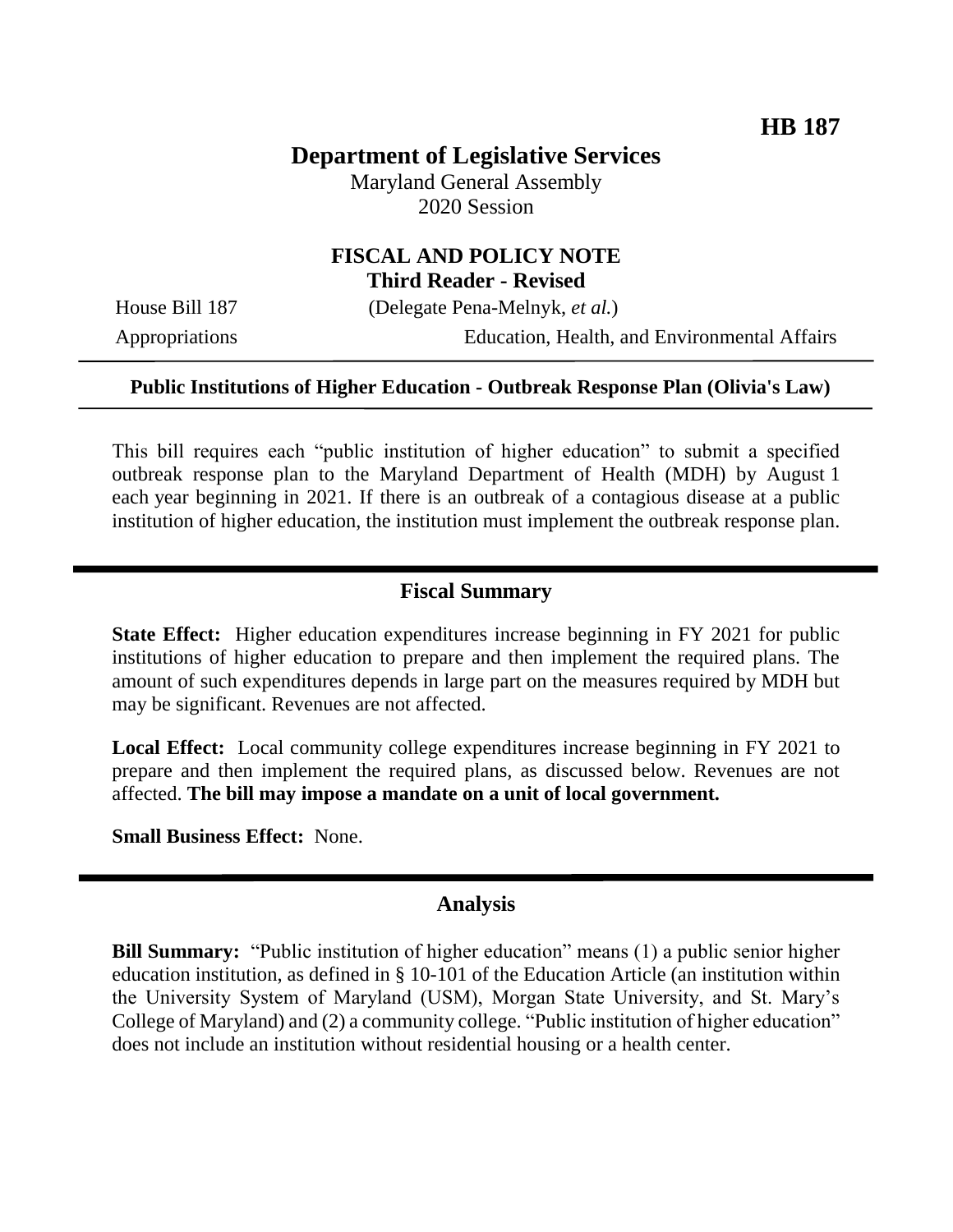An outbreak response plan must be customized to the public institution of higher education and include (1) a process for expediently notifying students, families of students, faculty, and staff about the outbreak and providing them with related information; (2) processes for implementing evidence-based outbreak response measures; (3) the provision of staff to successfully implement the outbreak response plan; (4) a process for reporting an outbreak to specified entities; and (5) any other measure required by MDH.

**Current Law/Background:** There is no requirement for public institutions of higher education to develop and implement outbreak response plans. Under USM bylaws, each constituent USM institution must develop and maintain a campus emergency management program to prepare its campus community in the event of an emergency or incident, mitigate measures to reduce loss of life and property, respond to and recover from emergencies, and maintain campus mission essential functions. As part of this program, each USM institution must conduct an annual risk assessment that reviews a comprehensive range of threats, including pandemic diseases.

For purposes of reporting potential exposure to a contagious disease, "contagious disease or virus" is defined under the Health-General Article to mean human immunodeficiency virus, meningococcal meningitis, tuberculosis, mononucleosis, any form of viral hepatitis, diphtheria, plague, hemorrhagic fever, or rabies.

In fall 2018, more than 40 students at the University of Maryland, College Park Campus were sickened with adenovirus, with 15 students treated at hospitals. One student passed away, with adenovirus listed as one of the causes of death.

In 2019, New Jersey passed legislation requiring long-term care facilities to submit outbreak response plans to the state's health department following a deadly adenovirus outbreak at a long-term care facility for severely ill children in which 11 children died.

**State Expenditures:** Higher education expenditures increase beginning in fiscal 2021 for each of the public senior higher education institutions and Baltimore City Community College (BCCC) to prepare the required outbreak response plan (each institution's initial plan must be submitted within the first month of fiscal 2022). Some institutions may be able to prepare the outbreak response plan with existing staff; others may need a consultant/contractual support to do so. In large part, these expenditures will depend on the measures required by MDH and the timeframe remaining before required submission of the plan. Expenditures also increase to the extent the outbreak response plan must be implemented at any of the institutions. For example, if "contagious disease" is interpreted to include a wide variety of diseases, including influenza, expenditures may be significant. Expenditures also vary based on emergency response plans already in place and the size of the student body at each institution. BCCC is only affected to the extent its counseling center is considered a health center.

HB 187/ Page 2